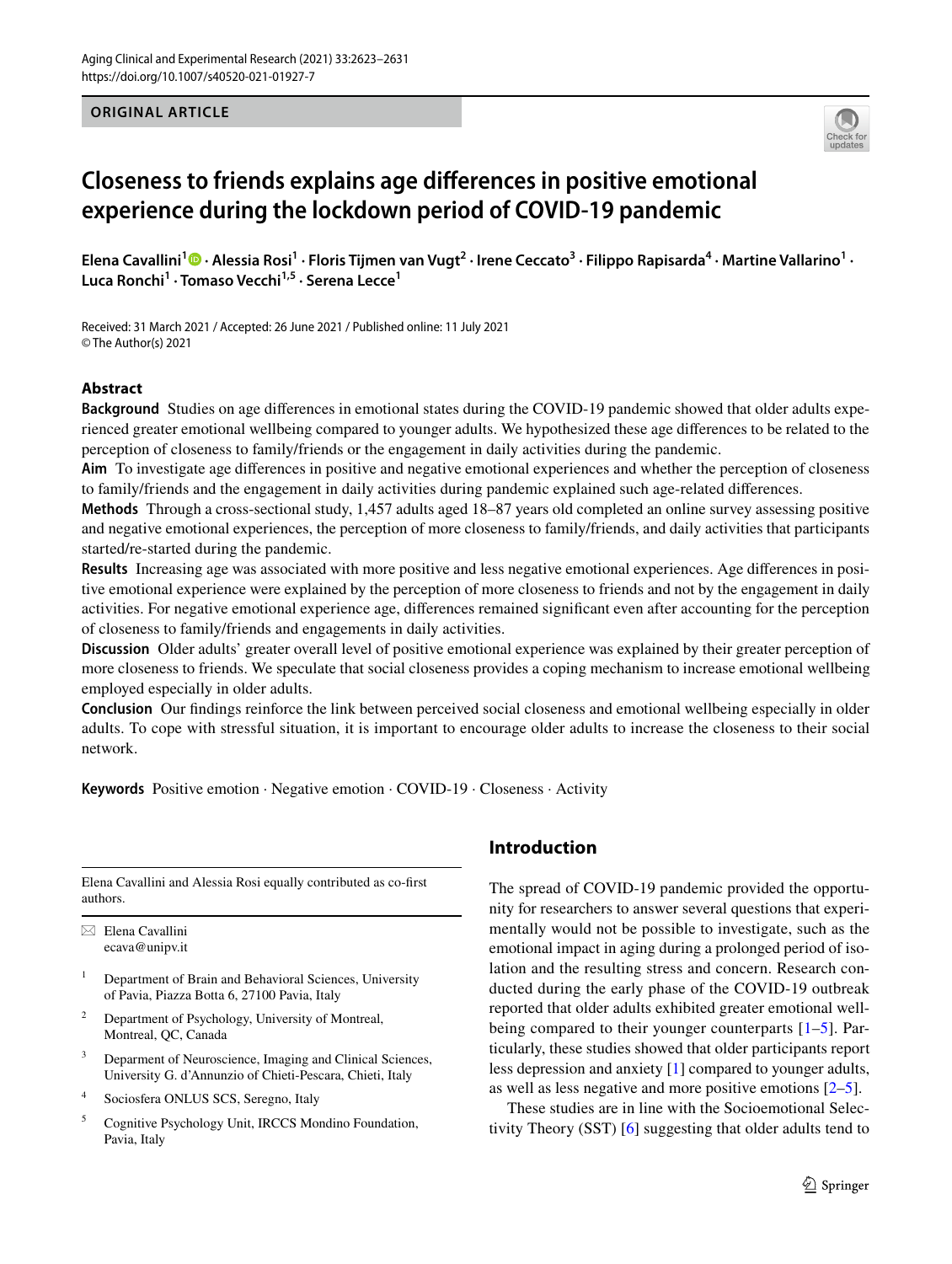be more positive compared to younger counterpart. Indeed, the SST posits that the older population is more motivated to experience positive emotions because they perceive their time ahead as more limited. To maintain this positivity, older people shape their social environments and invest more in closer and satisfying relationships (e.g., with family and friends), since they provide emotionally meaningful interactions [\[7](#page-7-4)]. During the COVID-19 pandemic, older adults may have regulated their emotions by focusing on positive emotional states derived from the perception of closeness to family and friends.

On the other hand, the Activity Theory in aging [\[8](#page-7-5)] posits that older adults who continue to engage in physical, social, and leisure activities, show enhanced psychological and emotional wellbeing. Recent evidence confrms this theory indicating that, although growing older is associated with a reduction in physical and leisure activities compared to younger adults, older individuals who continue to engage in these activities report higher wellbeing [\[9](#page-7-6)]. In addition, the Broaden-and-build theory [\[10](#page-7-7)] suggests that leisure engagement can help individuals develop psychological and coping resources to contrast stress, promote positive emotions and reduce the negative ones. Accordingly, the older adults' greater positivity in stressful conditions may be explained by the fact that they continued or broadened activities during the COVID-19 pandemic, as a kind of coping behavior aimed to protect them from negative life events.

This study examined whether age diferences in positive and negative emotional experiences were explained by the engagement in diferent categories of daily activities and by the perception of more closeness to family and friends during the early lockdown phase of the COVID-19 pandemic in a sample of Italian adults ranging from 18 to 87 years old. Building on previous research conducted during the COVID-19 pandemic (1–5), we expected that increasing age would be associated with more positive and less negative emotional experiences (Hypothesis 1). In addition, in line with SST [[6\]](#page-7-3), we expected that age would be positively associated with the perception of more closeness to family and friends (Hypothesis 2). Finally, drawing on SST [[6](#page-7-3)] and Activity Theory in aging [[8\]](#page-7-5), we further predicted that the perception of more closeness to family and friends (Hypothesis 3) and engagement in activities (Hypothesis 4) would explain age diferences in positive and negative emotional experiences.

# **Methods**

### **Participants**

Data were collected between April 9 and May 3, 2020 as a part of a larger study on COVID-19 risk perception [[5](#page-7-1)]. This is a cross-sectional study conducted through a web-based survey on LimeSurvey® in Italian which participants accessed via a link distributed via e-mail and social network messaging during the early stages of COVID-19 outbreak in Italy. Participants were a convenience sample selected based on their accessibility to the online survey.

A total of 1,765 respondents completed the questionnaire under the restrictions that they had to be at least 18 years old and living in Italy during the compilation of the survey. The study was approved by the Ethical Committee of the Department of Brain and Behavioral Sciences of the University of Pavia (no. 46/2020), and informed consent was obtained from each participant.

## **Exclusion criteria**

Emotional states and engagement in daily activities during the pandemic were the key variables considered for this study. For this reason, we excluded individuals who could present alterations or limitations in the variables examined, such as healthcare workers (*n*=108; 6.1%) and participants reporting being diagnosed with COVID-19  $(n=8; 0.5\%)$  or experiencing symptoms attributable to it (*n*=192; 11%). Applying these exclusion criteria, the fnal sample was composed of 1,457 participants (Table [1\)](#page-2-0).

#### **Measures**

## **Socio‑demographic characteristics**

We assessed socio-demographic variables by asking participants' age, gender (male =  $0$ ; female = 1), education (not having university degree $=0$ ; having university degree = 1), marital status (not married = 0; married = 1), employment (not working = 0; working = 1), living alone  $(0=no; 1=yes).$ 

#### **Positive and negative emotional experiences**

We assessed participants' positive and negative emotional experiences using the 37-item shortened version of the Profle of Mood States (POMS) [\[11\]](#page-7-8). Participants rated, on a 5-point Likert scale (0 = *not at all*; 4 = *extremely*), the extent to which they experienced each emotional state during the last week. POMS yields separate subscales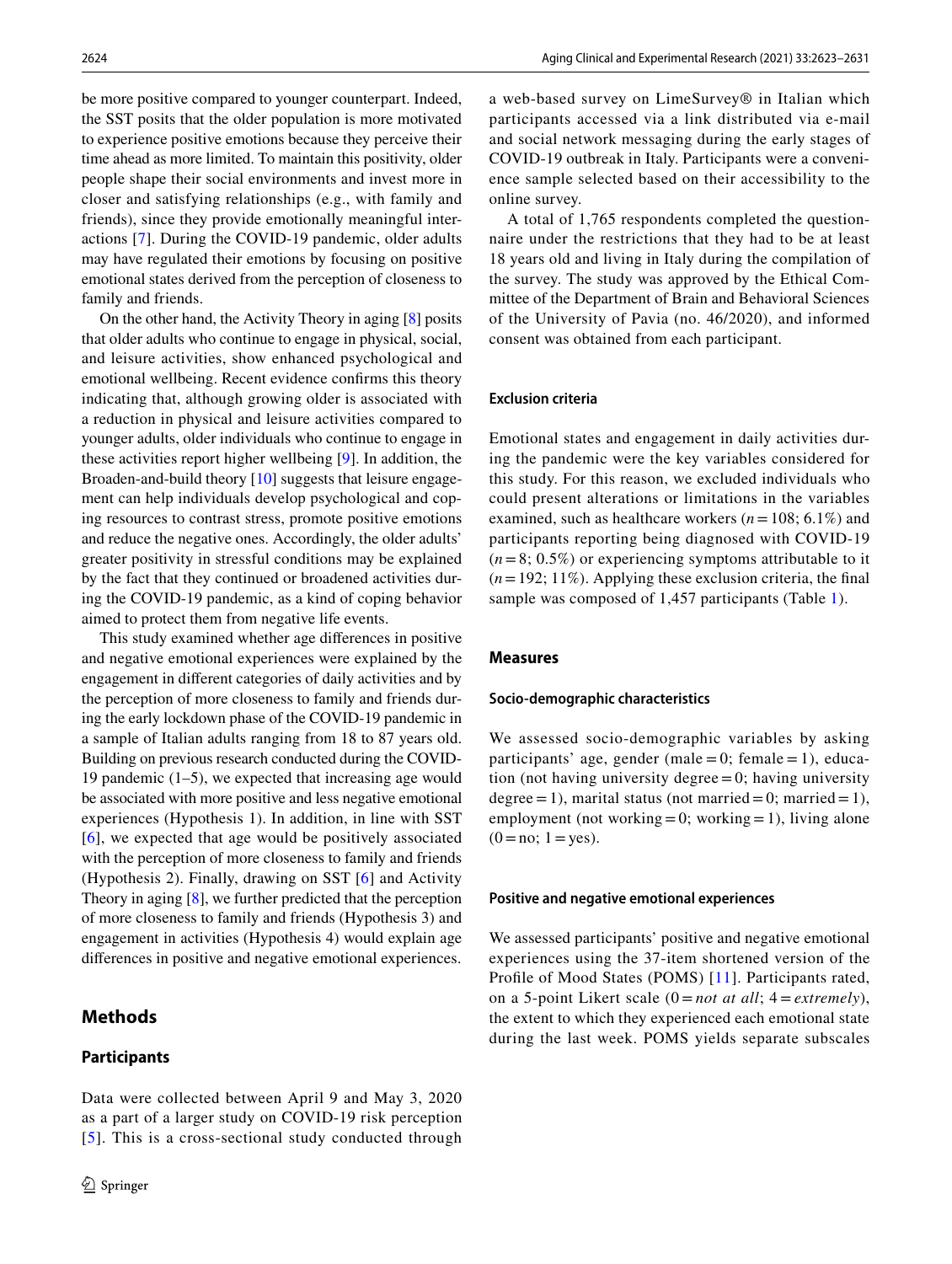| Characteristics $(n, %)$     | Age            |                 |                   |                   |                   |                     |  |  |  |  |
|------------------------------|----------------|-----------------|-------------------|-------------------|-------------------|---------------------|--|--|--|--|
|                              | $18-29(n=243)$ | $30-39 (n=299)$ | $40-49$ $(n=230)$ | $50-59$ $(n=255)$ | $60-69$ $(n=285)$ | Over 70 $(n = 145)$ |  |  |  |  |
| Age $(M; DS)$                | 24.77(3.11)    | 34.22 (2.82)    | 44.44 (2.82)      | 54.49 (2.83)      | 64.02(2.81)       | 74.41 (3.88)        |  |  |  |  |
| Gender                       |                |                 |                   |                   |                   |                     |  |  |  |  |
| Female                       | 188 (77)       | 220(74)         | 164(71)           | 202 (79)          | 207 (73)          | 77(53)              |  |  |  |  |
| Male                         | 55(23)         | 79 (26)         | 66 (29)           | 53 (21)           | 78 (27)           | 68 (47)             |  |  |  |  |
| Education                    |                |                 |                   |                   |                   |                     |  |  |  |  |
| Not having university degree | 100(41)        | 116 (390)       | 141(61)           | 171 (67)          | 179 (63)          | 83 (57)             |  |  |  |  |
| Having university degree     | 143 (59)       | 183 (61)        | 89 (39)           | 84 (33)           | 106(37)           | 62(43)              |  |  |  |  |
| Marital status               |                |                 |                   |                   |                   |                     |  |  |  |  |
| Unmarried                    | 194 (80)       | 90(30)          | 73 (32)           | 77(30)            | 69 (24)           | 39(27)              |  |  |  |  |
| Married                      | 49(20)         | 209 (70)        | 157 (68)          | 178 (70)          | 216 (76)          | 106(73)             |  |  |  |  |
| Employment                   |                |                 |                   |                   |                   |                     |  |  |  |  |
| Not working                  | 119(49)        | 20(7)           | 14(6)             | 38(14)            | 154 (54)          | 110 (76)            |  |  |  |  |
| Working                      | 124(51)        | 279 (93)        | 216 (94)          | 218 (86)          | 131 (46)          | 35(24)              |  |  |  |  |

<span id="page-2-0"></span>**Table 1** Sample characteristics

Age cohorts were computed for presentation purposes. In the analyses, age was treated as a continuous variable. For the variable Age, the table reports means and (deviation standard). For all other characteristics, the table reports the frequency and (percentage)

for depression-dejection (e.g., unhappy, sad), tensionanxiety (e.g., anxious, nervous), anger-hostility (e.g., angry, annoyed), fatigue-inertia (e.g., exhausted, weary), confusion-bewilderment (e.g., confused, bewildered), and vigor-activity (e.g., energetic, active). The items of the vigor-activity subscale were summed to create a score of positive emotional experience<sup>[1](#page-2-1)</sup> (Cronbach's alpha=0.87). The scores of the depression-dejection, tension-anxiety, anger-hostility, fatigue-inertia, and confusion-bewilderment were summed to create a negative emotional experience score (Cronbach's alpha=0.96). Higher scores indicate high levels of either positive or negative emotional experience.

## **Everyday activities during pandemic**

Information on everyday activities that participants engaged during the COVID-19 lockdown was obtained using the open question: "What did you start or re-start doing during COVID-19 lockdown?" Participants' responses were coded offline to identify the activities started or re-started during the lockdown. Then, activities were grouped into 8 categories following the classifcation adopted in previous studies [\[12,](#page-8-0) [13](#page-8-1)]: physical activity (e.g., sport, gym, yoga, pilates), cognitive activity (e.g., reading, writing, playing musical instruments, studying something new, playing games, working crossword puzzles), productive activity (e.g., sewing,

painting, drawing, model-making, photography), recreational activity (e.g., watching television, listening to the radio, browsing social networks), domestic activity (e.g., clean house, gardening), social activity (e.g., spending time with family and friends, participating in video or phone calls), self-care activity (e.g., relaxing, resting, sleeping, time for oneself), and religious/spiritual activity (e.g., praying, meditating). The dependent variable for each category was coded as 1 when participants engaged in at least one activity in the category or 0 otherwise.

# **Perception of more closeness to relatives and friends during the pandemic**

We assessed participants' perception of more closeness to family (i.e., wife/husband, son, parents) and friends during the pandemic asking participants "Compared to usual, in this period of emergency, I feel closer to family/friends". For each question (family and friends, respectively), responses were provided on a 5-point Likert scale  $(0 = not at all;$ 4=extremely)*.*

# **Statistical analysis**

Skewness of frequency distribution was used to judge the normality of data. Data are normally distributed when skew-ness is equal to zero [\[14](#page-8-2)], with values between  $-2$  and  $+2$ considered acceptable cut-off  $[15]$  $[15]$ . Absolute values of skewness for all our continuous variables fall below 1, indicating that adoption of parametric tests was appropriate. Therefore, we summarized continuous variables through means

<span id="page-2-1"></span>We exclude the item "in a good mood" because it was the only item of the vigor-activity subscale negatively correlated with age  $(r=-0.11, p=<0.001).$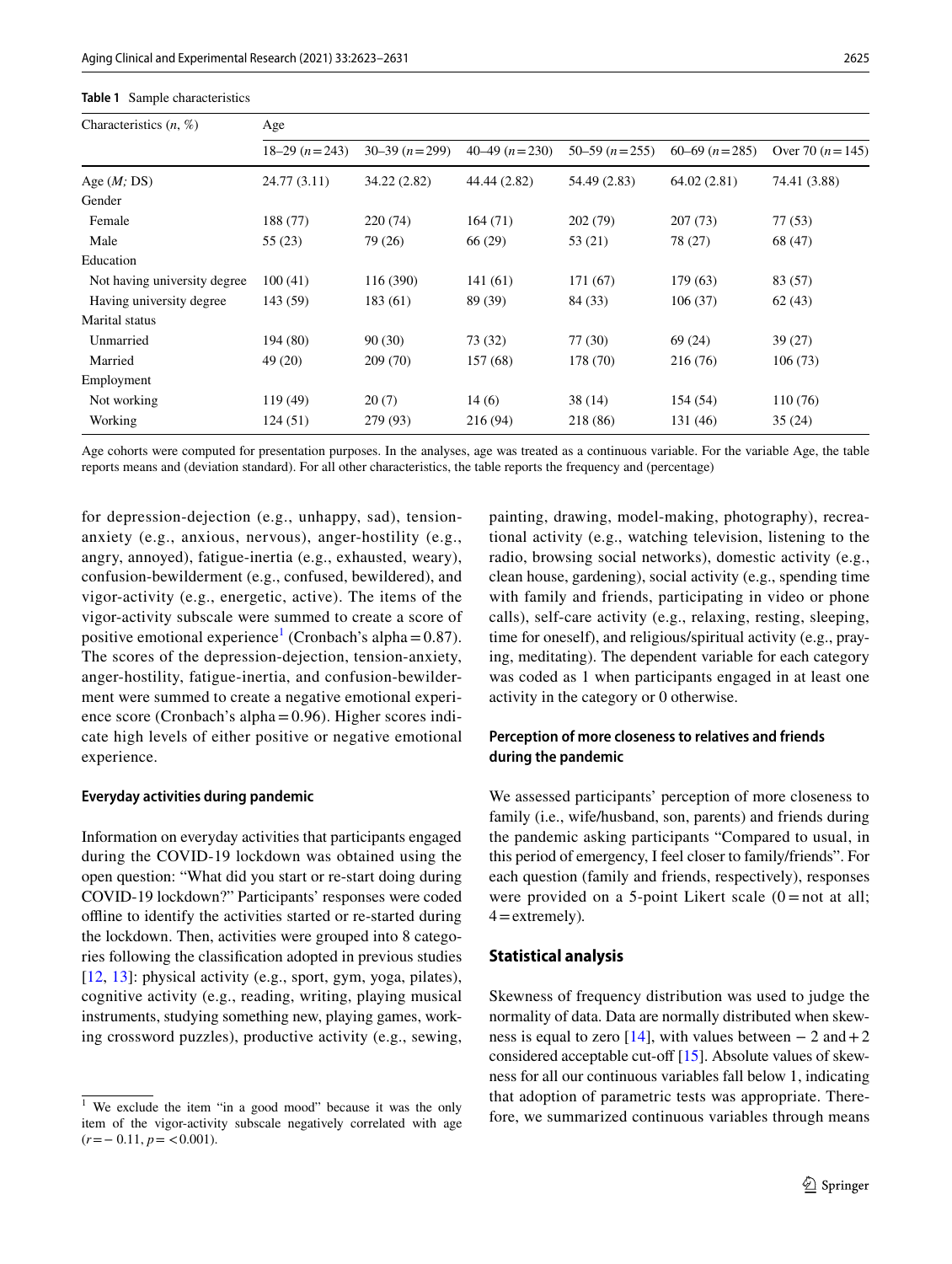<span id="page-3-0"></span>**Table 2** Bivariate correlations between age and dependent variables with sociodemographic variables, closeness and activities

|                                    | Age        | Positive emotional<br>experience | Negative<br>emotional<br>experience |
|------------------------------------|------------|----------------------------------|-------------------------------------|
| Age                                |            | $0.09***$                        | $-0.32***$                          |
| Positive emotional experience      | $0.09***$  |                                  | $-0.46***$                          |
| Negative emotional experience      | $-0.32***$ | $-0.46$ ***                      |                                     |
| Gender (female)                    | $-0.10***$ | $-0.07**$                        | $0.13***$                           |
| Education (university degree)      | $-0.17***$ | 0.04                             | 0.04                                |
| Marital status (married)           | $0.29***$  | $0.11***$                        | $-0.17***$                          |
| Employment status (working)        | $-0.23***$ | $0.07*$                          | 0.04                                |
| Living alone (yes)                 | $0.14***$  | 0.01                             | $-0.01$                             |
| Physical activity (yes)            | $-0.08**$  | $0.10***$                        | 0.01                                |
| Cognitive activity (yes)           | $0.09***$  | $0.05*$                          | $-0.06*$                            |
| Productive activity (yes)          | $0.08**$   | $-0.01$                          | 0.01                                |
| Recreational activity (yes)        | 0.03       | $-0.01$                          | 0.01                                |
| Domestic activity (yes)            | $0.09***$  | $0.10***$                        | 0.04                                |
| Social activity (yes)              | $-0.01$    | $0.08**$                         | $-0.02$                             |
| Self-care activity (yes)           | $-0.08**$  | 0.05                             | $-0.01$                             |
| Religious/Spiritual activity (yes) | 0.02       | $0.06*$                          | 0.01                                |
| Closeness to family                | $0.26***$  | $0.09***$                        | $-0.08**$                           |
| Closeness to friends               | $0.18***$  | $0.16***$                        | $-0.01$                             |

Terms in parentheses denote dichotomous variables coded as 1

\**p*<0.05

\*\**p*<0.01

\*\*\**p*<0.001

and standard deviations, and categorical variables through frequencies.

First, correlation analyses were conducted to examine the relationships between age, positive/negative emotional experiences and the other key variables included in the study. We computed Pearson correlations between age, positive/ negative emotional experiences, and closeness to family and friends. The correlations of age, positive/negative emotional experiences and other variables are point-biserial correlations refecting relationships between dichotomous variables and continuous variables. Subsequently, we ran hierarchical regression analyses to test whether age diferences in positive and negative emotional experiences were explained by the engagement in daily activities and/or by the perception of more closeness to family and friends. In these regressions, we entered age in the frst step, followed by sociodemographic variables in the second step, activities in the third step, and perception of more closeness to family and friends in the fnal step. Only variables that were signifcantly associated with age were entered. The assumption of normal distribution of the residuals was checked by inspecting skewness values with acceptable limits of  $\pm 2$  [[15](#page-8-3)]. We checked absence of multicollinearity among predictors using *tolerance* statistic greater than 0.2 [[14](#page-8-2)]. The assumption of independent errors was checked using the Durbin–Watson statistic, with values close to 2 meaning that the residuals are uncorrelated [\[14\]](#page-8-2). All analyses were conducted using SPSS [\[16](#page-8-4)].

# **Results**

## **Sample characteristics**

The characteristics of the study sample are summarized in Table [1](#page-2-0). The sample included 1,457 participants aged 18–87 years ( $M_{\text{age}}$ =47.63; SD = 16.34; 73% females). Most participants declared that they were married (63%), were working (69%), and did not have a university degree (54%).

#### **Correlation analyses**

The results of the correlation analyses are presented in Table [2](#page-3-0). We found that age was positively correlated with positive emotional experience, and negatively with negative emotional experience (see Fig. [1A](#page-4-0)). Age was negatively associated with gender, education, and employment status, and positively associated with marital status and living alone. Moreover, age was negatively correlated with physical and self-care activities, while it was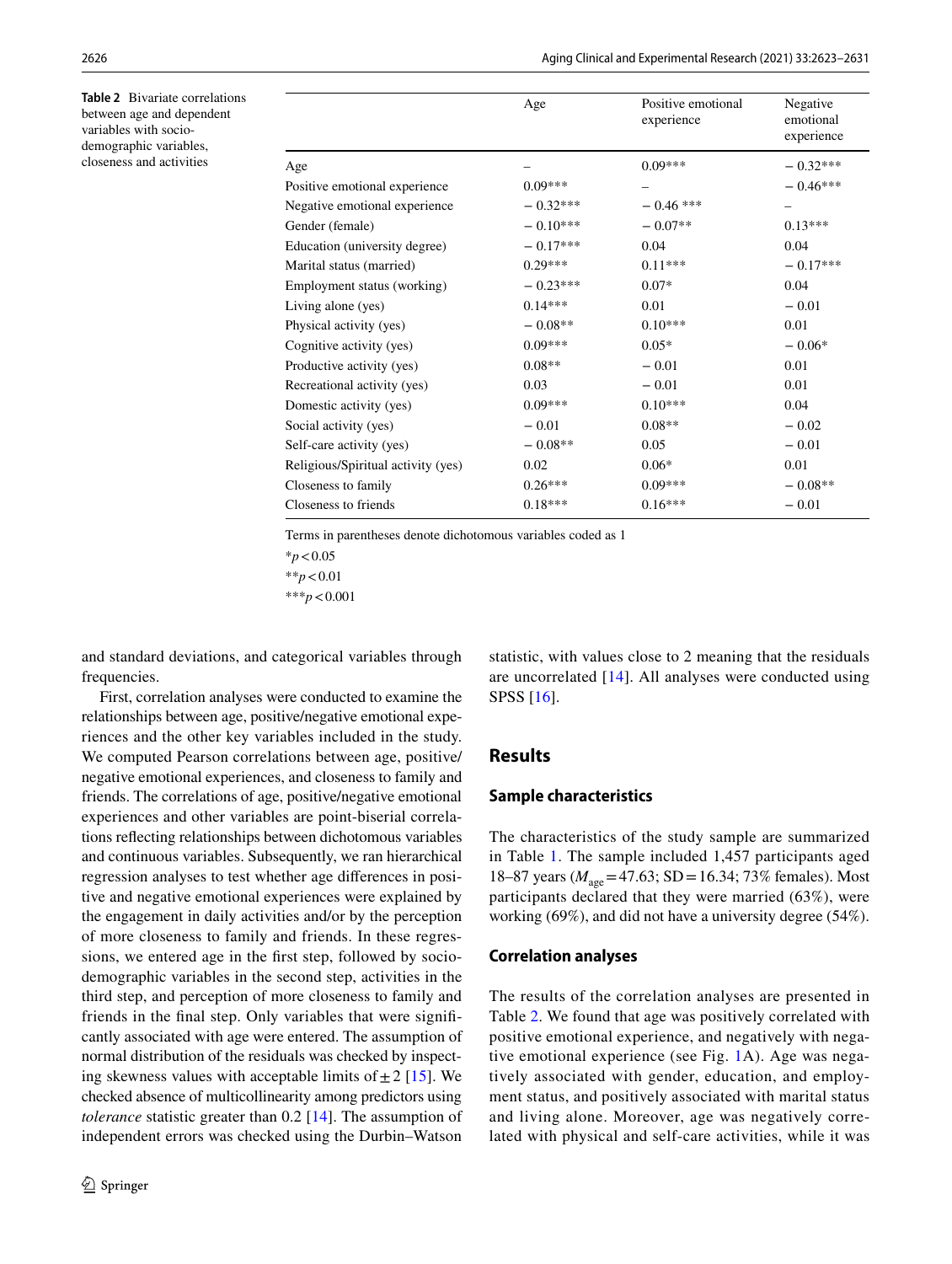<span id="page-4-0"></span>**Fig. 1** Age diferences in emotional experience (**A**), the perception of more closeness to friends and family (**B**), the engagement in daily activities (**C**) during the pandemic, and relationship between perception of more closeness and emotional experience (**D**)*.* Age cohorts were computed for presentation purposes. In the analyses, age was treated as a continuous variable. The fgure shows that increasing age was associated with greater positive and less negative emotional experiences (**A**) and with greater perception of closeness to friends and family (**B**). Across ages, participants reported starting or re-starting various categories activities during the pandemic (**C**). Perception of more closeness to friends was associated with greater positive emotional experience across the various age groups (**D**)



positively correlated with cognitive, productive, domestic activities (see Fig. [1C](#page-4-0)), and the perception of more closeness to family and friends (see Fig. [1](#page-4-0)B).

Positive emotional experience positively correlated with marital status (higher positive emotional experience was associated with being married), employment status (higher positive emotional experience was associated with working), physical, cognitive, domestic, social, and religious/spiritual activities, and the perception of more closeness to relatives and friends. Positive emotional experience negatively correlated with gender (lower positive emotional experience was associated with female). Negative emotional experience was positively correlated with gender (higher negative emotional experience was associated with female), while negatively correlated with marital status (lower negative emotional experience was associated with being married), cognitive activities and the perception of more closeness to family.

#### **Regression analyses**

Residuals were normally distributed (absolute skewness≤0.95). Tolerance statistic≥0.6 indicated no multicollinearity among predictors. Inspection of scatterplots of the standardized residuals plotted against the standardized predicted values showed no deviations from linearity and no homoscedasticity. Finally, Durbin–Watson statistic reported values 1.9 and 2 for positive and negative emotion, respectively, showing that also the assumption of independent errors was met.

The results of the hierarchical regression analyses are presented in Tables [3](#page-5-0) and [4](#page-5-1). When positive emotional experience was dependent variable (Table [3\)](#page-5-0), in the frst step, age was a signifcant predictor. When the sociodemographic variables signifcantly associated with age were added, age remained a signifcant predictor of positive emotional experience. Next, when daily activities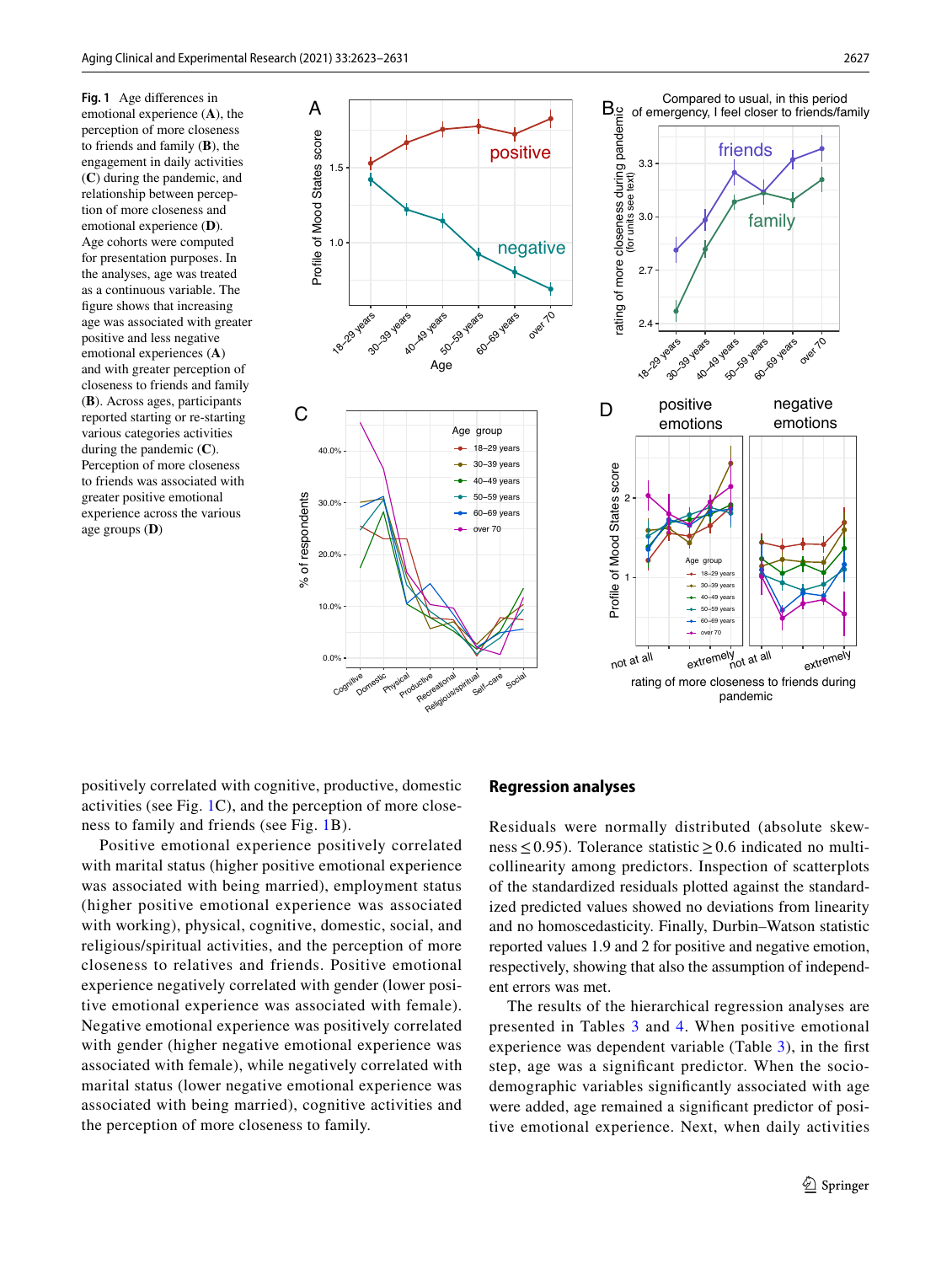| Variables                     | Step 1    |      |           | Step 2    |      |                  | Step 3    |      |            | Step 4    |      |            |
|-------------------------------|-----------|------|-----------|-----------|------|------------------|-----------|------|------------|-----------|------|------------|
|                               | B         | SE   | $\beta$   | B         | SE   | $\boldsymbol{B}$ | B         | SE   | $\beta$    | B         | SE   | $\beta$    |
| Age                           | 0.00      | 0.00 | $0.10***$ | 0.00      | 0.00 | $0.08*$          | 0.00      | 0.00 | $0.08**$   | 0.00      | 0.00 | 0.05       |
| Gender (female)               |           |      |           | $-0.13$   | 0.05 | $-0.07**$        | $-0.17$   | 0.05 | $-0.09***$ | $-0.20$   | 0.05 | $-0.11***$ |
| Marital status (married)      |           |      |           | 0.16      | 0.06 | $0.10**$         | 0.16      | 0.06 | $0.10**$   | 0.16      | 0.06 | $0.10**$   |
| Education (university degree) |           |      |           | 0.07      | 0.04 | 0.04             | 0.05      | 0.04 | 0.03       | 0.05      | 0.04 | 0.03       |
| Employment status (working)   |           |      |           | 0.12      | 0.05 | $0.07*$          | 0.13      | 0.05 | $0.07*$    | 0.11      | 0.05 | $0.06*$    |
| Living alone (yes)            |           |      |           | 0.11      | 0.08 | 0.04             | 0.10      | 0.08 | 0.04       | 0.09      | 0.08 | 0.03       |
| Physical activity (yes)       |           |      |           |           |      |                  | 0.26      | 0.06 | $0.12***$  | 0.25      | 0.06 | $0.11***$  |
| Cognitive activity (yes)      |           |      |           |           |      |                  | 0.00      | 0.05 | 0.00       | $-0.02$   | 0.04 | $-0.35$    |
| Productive activity (yes)     |           |      |           |           |      |                  | 0.01      | 0.08 | 0.00       | 0.01      | 0.07 | 0.00       |
| Domestic activity (yes)       |           |      |           |           |      |                  | 0.13      | 0.05 | $0.07**$   | 0.12      | 0.05 | $0.07**$   |
| Self-care activity (yes)      |           |      |           |           |      |                  | 0.24      | 0.09 | $0.07*$    | 0.21      | 0.09 | $0.06*$    |
| Closeness to family           |           |      |           |           |      |                  |           |      |            | 0.02      | 0.03 | 0.03       |
| Closeness to friends          |           |      |           |           |      |                  |           |      |            | 0.10      | 0.02 | $0.14***$  |
| Change in $R^2$               | $0.01***$ |      |           | $0.02***$ |      |                  | $0.02***$ |      |            | $0.02***$ |      |            |

<span id="page-5-0"></span>**Table 3** Hierarchical Regression Analysis on Positive Emotional Experience

Terms in parentheses denote dichotomous variables coded as 1

\**p*<0.05

\*\**p*<0.01

\*\*\**p*<0.001

<span id="page-5-1"></span>

|  | <b>Table 4</b> Hierarchical regression analysis on negative emotional experience |  |  |  |  |  |
|--|----------------------------------------------------------------------------------|--|--|--|--|--|
|--|----------------------------------------------------------------------------------|--|--|--|--|--|

| Variables                     | Step 1    |      | Step 2     |           |      | Step 3           |              |              | Step 4     |              |                      |                       |
|-------------------------------|-----------|------|------------|-----------|------|------------------|--------------|--------------|------------|--------------|----------------------|-----------------------|
|                               | B         | SE   | $\beta$    | B         | SE   | $\boldsymbol{B}$ | B            | SE           | $\beta$    | B            | SE                   | $\beta$               |
| Age                           | $-0.01$   | 0.00 | $-0.33***$ | $-0.01$   | 0.00 | $-0.31***$       | $-0.01$ 0.00 |              | $-0.31***$ | $-0.01$ 0.00 |                      | $-0.32***$            |
| Gender (female)               |           |      |            | 0.15      | 0.04 | $0.09***$        |              | $0.16$ 0.04  | $0.10***$  |              | $0.15$ 0.04          | $0.09***$             |
| Marital status (married)      |           |      |            | $-0.13$   | 0.05 | $-0.08**$        | $-0.13$ 0.05 |              | $-0.08**$  | $-0.13$ 0.05 |                      | $-0.08**$             |
| Education (university degree) |           |      |            | $-0.06$   | 0.04 | $-0.04$          | $-0.06$ 0.04 |              | $-0.04$    |              |                      | $-0.06$ 0.04 $-0.04$  |
| Employment status (working)   |           |      |            | $-0.05$   | 0.04 | $-0.03$          | $-0.05$ 0.04 |              | $-0.03$    |              |                      | $-0.05$ 0.04 $-0.03$  |
| Living alone (yes)            |           |      |            | 0.06      | 0.07 | 0.02             |              | 0.06 0.07    | 0.03       |              | $0.06$ 0.07 0.02     |                       |
| Physical activity (yes)       |           |      |            |           |      |                  | $-0.08$ 0.05 |              | $-0.04$    |              |                      | $-0.08$ 0.05 $-0.04$  |
| Cognitive activity (yes)      |           |      |            |           |      |                  |              | $0.00\ 0.04$ | 0.00       |              |                      | $-0.00$ 0.04 $-0.00$  |
| Productive activity (yes)     |           |      |            |           |      |                  |              | 0.01 0.07    | 0.00       |              | $0.01$ $0.07$ $0.00$ |                       |
| Domestic activity (yes)       |           |      |            |           |      |                  | $-0.11$ 0.04 |              | $-0.01$    |              |                      | $-0.01$ 0.04 $-0.01$  |
| Self-care activity (yes)      |           |      |            |           |      |                  | $-0.17$ 0.08 |              | $-0.05*$   |              |                      | $-0.18$ 0.08 $-0.05*$ |
| Closeness to family           |           |      |            |           |      |                  |              |              |            |              | $0.01$ 0.02          | 0.01                  |
| Closeness to friends          |           |      |            |           |      |                  |              |              |            |              | $0.03$ $0.02$ $0.04$ |                       |
| Change in $R^2$               | $0.11***$ |      |            | $0.02***$ |      |                  | 0.00         |              |            | 0.00         |                      |                       |

Terms in parentheses denote dichotomous variables coded as 1

 $p$  < 0.05

\*\**p*<0.01

\*\*\**p*<0.001

signifcantly associated with age were added to the model, age remained a signifcant predictor of positive emotional experience. Finally, when the perception of more closeness to family and friend was added into the model, the association of age and positive emotional experience was no longer signifcant because of the signifcant contribution of the variable closeness to friends (Fig. [1D](#page-4-0)). The variables with a signifcant contribution to explaining positive emotional experience in the fnal model were: gender, marital status, employment status, physical, domestic, and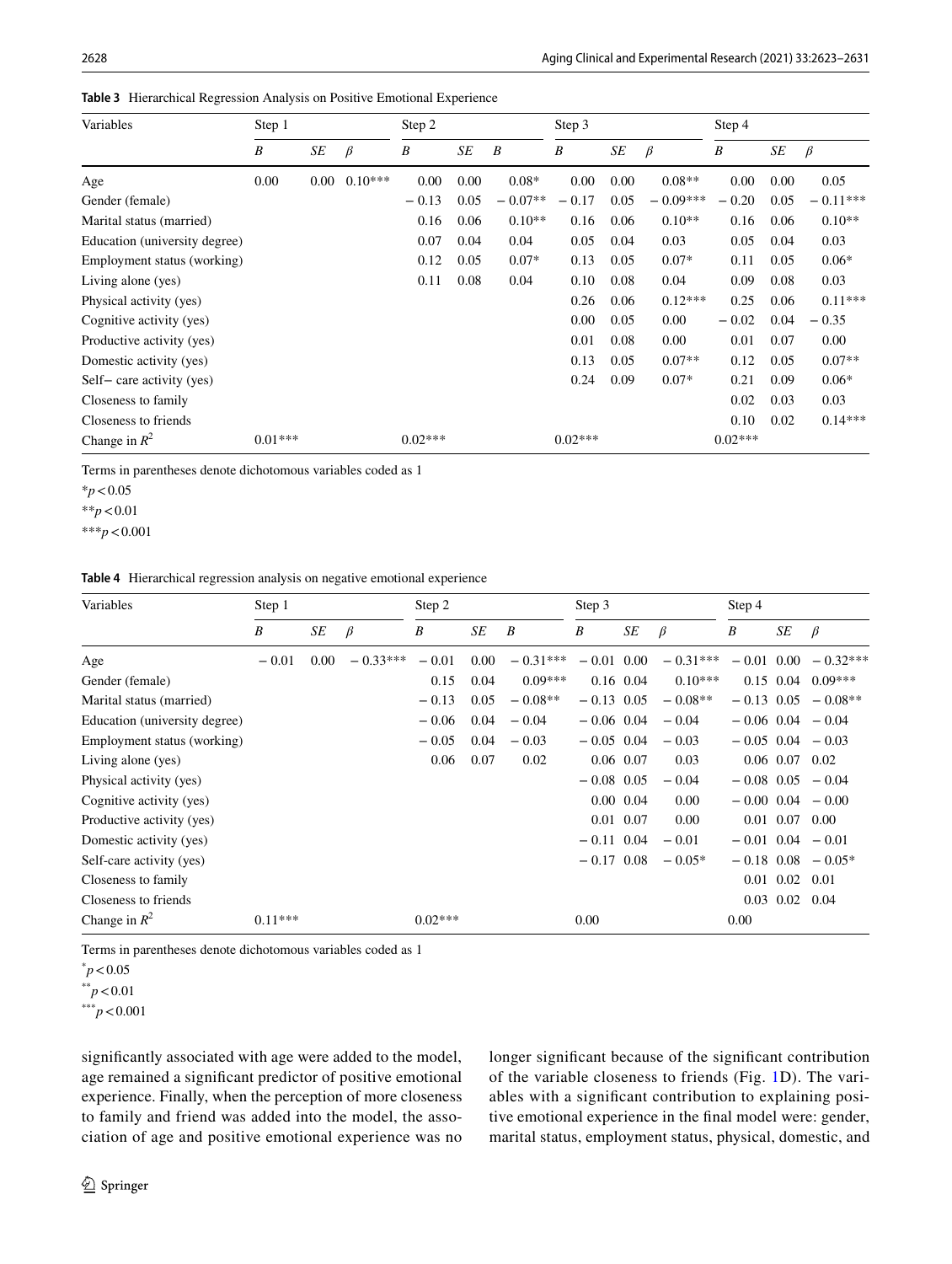self-care activities, and perception of more closeness to friends.

With negative emotional experience as dependent varia-ble (Table [4\)](#page-5-1), in the first step, age was a significant predictor. The association between age and negative emotional experience remained signifcant even when we added in the second step the socio-demographic variables that were signifcantly associated with age. However, when the other variables signifcantly associated with age were added in consecutive steps to the model, they did not lead to a signifcant increase in variance explained.

# **Discussion**

The present study investigated positive and negative emotional experiences across the lifespan in adulthood during the COVID-19 lockdown in Italy and whether the engagement in daily activities and the perception of more closeness to family and friends during the pandemic explained agerelated diferences [\[6](#page-7-3), [8](#page-7-5)].

Consistent with recent empirical research during COVID-19 pandemic  $[1–5]$  $[1–5]$  $[1–5]$  $[1–5]$ , we found that higher age was significantly associated with more positive and less negative emotional experiences (Hypothesis 1 supported). This result could be because older adults are able to manage and regulate their emotions better than younger adults [\[17](#page-8-5)], even in a situation in which they are the most at risk for mortality if they would contract COVID-19 [[18](#page-8-6)].

Looking at the association between positive emotional experience and the perception of more closeness to family and friends during the pandemic, older adults reported feeling more closeness to friends and family compared to what younger individuals have felt (Hypothesis 2 supported). However, age diferences in positive emotional experience were explained by the perceived of more closeness to friends (Hypothesis 3 supported). This pattern of results is consistent with the SST [\[6](#page-7-3)]: the more positive emotion experienced by relatively older adults was due to the feeling of more closeness relationships with friends of their social network. Our results support theory and empirical evidence showing that, even in a stressful situation, older people feel closer to family and friends compared to younger adults, and that the positive emotional experience derived from the closeness to friends promotes their wellbeing [\[6](#page-7-3), [7](#page-7-4)]. The beneft in older ages of closeness to friends compared to those provided by closeness to family is not unexpected. Indeed, previous studies reported that, in older adults, carrying out activities with friends increased more positive efect and psychological wellbeing compared to performing activity with family  $[19, 19]$  $[19, 19]$  $[19, 19]$ [20\]](#page-8-8). Since friends who remain in the older adults' social network are selected in accordance with older adults' emotional needs [[6](#page-7-3)], and they may be able to provide more emotional

support than family  $[21]$  $[21]$ , it may be that older adults were more likely to share concerns regarding the pandemic with friends than with family members. This may have contributed to increasing their positive emotional experience during the pandemic lockdown.

Regarding the association between positive emotional experience and the engagement in daily activities during the pandemic, even though older adults engaged more in cognitive, productive, and domestic activities compared to younger counterparts, our results showed that age diferences in positive emotional experience were not accounted by the level of engagement in these activities (Hypothesis 4 not supported). This result is in contrast with our expectations and suggests that older adults' positive emotional experience was not derived from the engagement in daily activities, as would have been suggested by the Activity Theory of aging [\[8](#page-7-5)]. We may speculate that in older adults, the emotions coming from the experience of closeness to friends were more important than the benefts derived from the engagement in activities. Alternatively, we may speculate that, due to the restrictions imposed by the lockdown, participants carried out activities less frequently than usual and this may explain why age diferences in positive emotional experience were not accounted by the level of engagement in daily activities.

Regarding the negative emotional experience, age diferences remained after accounting for the perception of closeness to family and friends and daily activities. This result seems to suggest that in the dimension of negative feelings, older adults regulate their emotion minimizing the potential for negative afect [\[6](#page-7-3)] independently from the perception of more closeness to family and friends or the benefts derived from the engagement in daily activities. It is worth noting that there were still age diferences in both positive and negative emotional experience even after accounting for socio-demographic variables. These fndings suggest that age-related diferences in demographic variables do not explain more positive and less negative emotional experiences in aging, as was also reported in previous research on COVID-19 [[1](#page-7-0), [2](#page-7-2)].

The strength of the present study is to have evaluated the role of the perception of closeness to family and friends, as a relevant factor to promote emotional wellbeing according to the SST [\[6](#page-7-3)]. This factor was found to be crucial for older adults' more positive emotional experience, but not for negative emotional experience. It may be that in the face of the pandemic stressful situation, older people's fewer negative reactions, compared to younger adults, are due to their more efective emotional regulation, which was previously shown to be an intrinsic characteristic of growing old [\[6](#page-7-3), [17](#page-8-5)].

Our investigation had limitations. First, our data were cross-sectional in nature. Hence, our study does not allow the observation of changes in positive and negative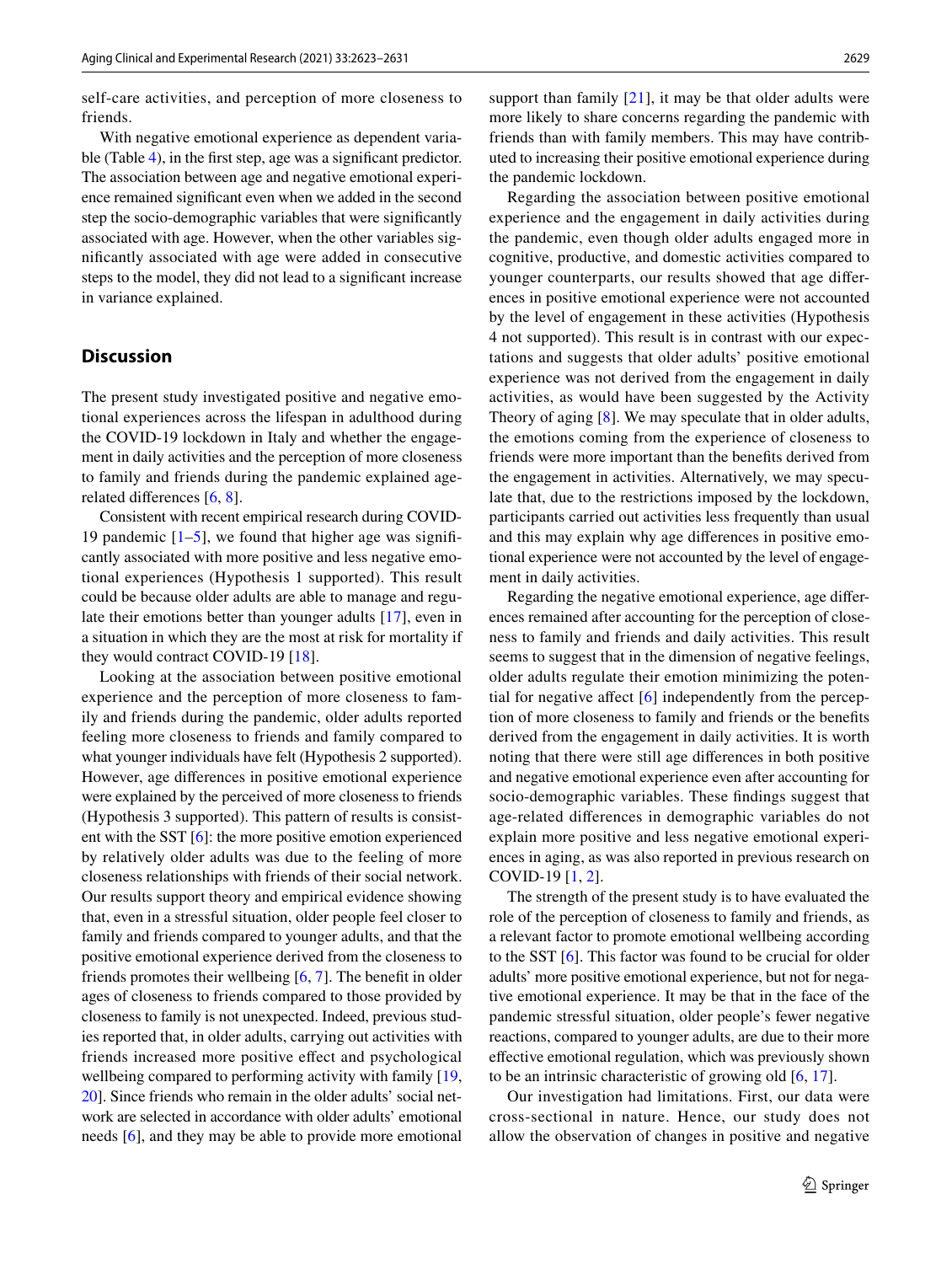emotional experiences over time and age diferences could therefore be explained by a range of non-age variables such as the historical period during which participants grew up. Second, we recruited a convenience sample which is not necessarily representative of the entire population. As well as the study did not consider the efect of pandemic and lockdown on emotional experience in specifc populations of older adults, such as those with low social economic status, with neurodegenerative diseases, or living in nursing home, who could experience more distress due to the actual situation. Moreover, given the correlational nature of the present study, it remains unclear whether closeness to friends caused positive emotional state or the other way around. However, it could also be imagined that those who already have a more positive emotional state would fnd it easier to connect with friends from that state. Future studies could use longitudinal designs to decide between these two possibilities. Finally, the study has been conducted during the early stage of the pandemic outbreak; hence, it could be interesting to see whether older adults' emotional state remained stable during the progression of pandemic.

Since our fndings support the importance of closeness, to cope with stressful situations, such as that of pandemic, it is important to encourage older adults to increase the closeness to their social network.

**Authors' contributions** Conceptualization: EC, AR, SL, FTVV, IC; methodology: EC, AR, SL, FTVV, IC, LR.; data collection: EC, AR, SL, FTVV, IC, LR, MV, FR, TV; formal analysis and investigation: AR, EC; writing—original draft preparation: EC, AR; writing—review and editing: EC, AR, SL, FTVV, IC, LR, MV, FR, TV; Supervision: EC, AR, SL, FTVV.

**Funding** Open access funding provided by Università degli Studi di Pavia within the CRUI-CARE Agreement. This work was supported by funding from the Italian Ministry of University and Research (PRIN 2017 No. 201755TKFE) and from Italian Ministry of Health (Ricerca Corrente 2020) to Tomaso Vecchi. The authors did not receive support from any other organizations for the submitted work.

**Availability of data and material** The dataset analyzed in the current study is freely available on the OSF repository, [https://osf.io/ywcmg/?](https://osf.io/ywcmg/?view_only=6b1984e47bdd40838b073512e5d5f4cc) [view\\_only=6b1984e47bdd40838b073512e5d5f4cc.](https://osf.io/ywcmg/?view_only=6b1984e47bdd40838b073512e5d5f4cc)

## **Declarations**

**Conflict of interest** The authors have no confict of interest to declare that are relevant to the content of this article.

**Ethical approval** The study was approved by the Ethical Committee of the Department of Brain and Behavioral Sciences of the University of Pavia (No. 46/2020).

**Statement of human and animal rights** The study was conducted in accordance with the ethical standards of the institutional and/or national research committee and with the 1964 Declaration of Helsinki and its later amendments or comparable ethical standards. No animals have been involved.

**Informed consent** Informed consent was obtained from all individual participants included in the study.

**Open Access** This article is licensed under a Creative Commons Attribution 4.0 International License, which permits use, sharing, adaptation, distribution and reproduction in any medium or format, as long as you give appropriate credit to the original author(s) and the source, provide a link to the Creative Commons licence, and indicate if changes were made. The images or other third party material in this article are included in the article's Creative Commons licence, unless indicated otherwise in a credit line to the material. If material is not included in the article's Creative Commons licence and your intended use is not permitted by statutory regulation or exceeds the permitted use, you will need to obtain permission directly from the copyright holder. To view a copy of this licence, visit<http://creativecommons.org/licenses/by/4.0/>.

# **References**

- <span id="page-7-0"></span>1. Bruine de Bruin W (2020) Age diferences in COVID-19 risk perceptions and mental health: Evidence from a national US survey conducted in March 2020. J Gerontol B Psychol Sci Soc Sci 76:e24–e29.<https://doi.org/10.1093/geronb/gbaa074>
- <span id="page-7-2"></span>2. Carstensen LL, Shavit YZ, Barnes JT (2020) Age advantages in emotional experience persist even under threat from the COVID-19 pandemic. Psychol Sci 31:1374–1385. [https://doi.](https://doi.org/10.1177/0956797620967261) [org/10.1177/0956797620967261](https://doi.org/10.1177/0956797620967261)
- 3. Ceccato I, Palumbo R, Di Crosta A et al (2020) Age-related differences in the perception of COVID-19 emergency during the Italian outbreak. Aging Ment Health. [https://doi.org/10.1080/](https://doi.org/10.1080/13607863.2020.1856781) [13607863.2020.1856781](https://doi.org/10.1080/13607863.2020.1856781)
- 4. Klaiber P, Wen JH, DeLongis A et al (2020) The ups and downs of daily life during COVID-19: age diferences in afect, stress, and positive events. J Gerontol B Psychol Sci Soc Sci 76:e30– e37.<https://doi.org/10.1093/geronb/gbaa096>
- <span id="page-7-1"></span>5. Rosi A, Van Vugt F, Lecce S et al (2021) Risk perception in a real-world situation (COVID-19): how it changes from 18 to 87 years old. Front Psychol 12:646558. [https://doi.org/10.3389/](https://doi.org/10.3389/fpsyg.2021.646558) [fpsyg.2021.646558](https://doi.org/10.3389/fpsyg.2021.646558)
- <span id="page-7-3"></span>6. Carstensen LL, Isaacowitz DM, Charles ST (1999) Taking time seriously: a theory of socioemotional selectivity. Am Psychol 54:165–181. <https://doi.org/10.1037//0003-066x.54.3.165>
- <span id="page-7-4"></span>7. English T, Carstensen LL (2014) Selective narrowing of social networks across adulthood is associated with improved emotional experience in daily life. Int J Behav Dev 38:195–202. <https://doi.org/10.1177/0165025413515404>
- <span id="page-7-5"></span>8. Lemon BW, Bengtson VL, Peterson JA (1972) An exploration of the activity theory of aging: activity types and life satisfaction among in-movers to a retirement community. J Gerontol 27:511–523. <https://doi.org/10.1093/geronj/27.4.511>
- <span id="page-7-6"></span>9. Paggi ME, Jopp D, Hertzog C (2016) The importance of leisure activities in the relationship between physical health and wellbeing in a life span sample. Gerontology 62:450–458. [https://](https://doi.org/10.1159/000444415) [doi.org/10.1159/000444415](https://doi.org/10.1159/000444415)
- <span id="page-7-7"></span>10. Fredrickson BL (2004) The broaden–and–build theory of positive emotions. Philo Trans R Soc Lond B Biol Sci 359:1367– 1377.<https://doi.org/10.1098/rstb.2004.1512>
- <span id="page-7-8"></span>11. Shacham S (1983) A shortened version of the profle of mood states. J Pers Ass 47:305–306. [https://doi.org/10.1207/s1532](https://doi.org/10.1207/s15327752jpa4703_14) [7752jpa4703\\_14](https://doi.org/10.1207/s15327752jpa4703_14)